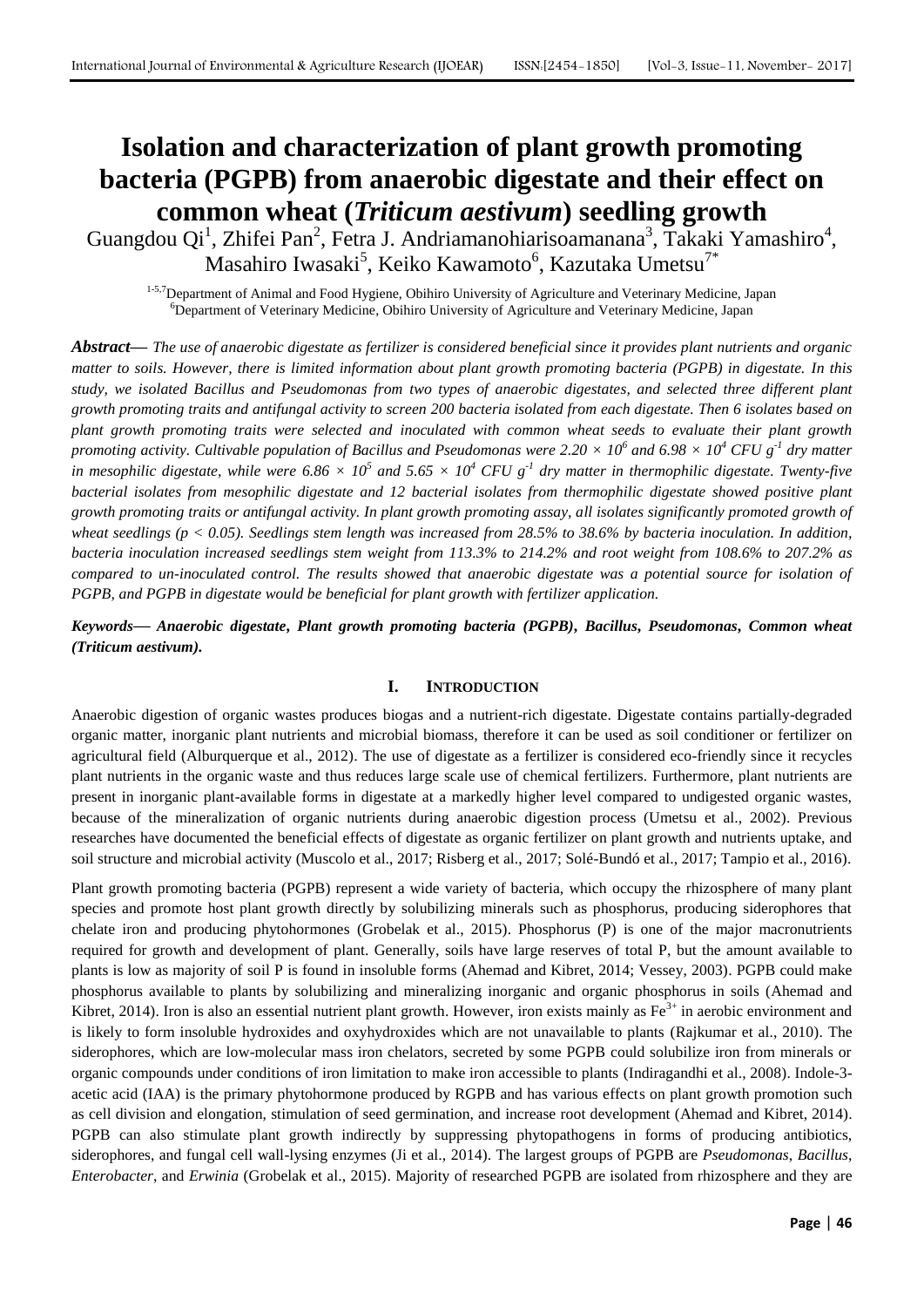generally known as plant growth promoting rhizobacteria (PGPR) (Khalid et al., 2004). However, anaerobic digestates are host to numerous PGPB and little attention has been focused on the isolation and characterization of PGPB from anaerobic digestate.

In the present study, two groups of PGPB: *Bacillus* and *Pseudomonas* isolated from two types of anaerobic digestate were screened on plant growth promoting traits including phosphate solubilization, siderophore production and phytohormone production, as well as antifungal activity. Selected bacterial isolates were further evaluated for their growth promoting activity on common wheat (*Triticum aestivum*).

## **II. MATERIAL AND METHOD**

#### **2.1 Anaerobic digestate samples collection**

Anaerobic digestate samples were collected from two continuously stirred tank reactors (CSTR) (Yamashiro et al., 2013) operated at mesophilic (37°C) and thermophilic (55°C) temperatures. Mesophilic and thermophilic digesters were fed daily with dairy manure. To ensure homogeneity of samples, digesters were thoroughly stirred before digestate samples were collected. Mesophilic and thermophilic digestates collected from the digesters were thereafter referred to as MAD and TAD, respectively. Digestate samples were immediately kept at 4°C and isolation of bacteria was done within 24 h.

## **2.2 Isolation of bacteria from anaerobic digestate samples**

*Bacillus* and *Pseudomonas* were isolated by the spread plate method. Samples were diluted 10-fold with phosphate buffered saline (pH 7.4), and 100 µl of diluent was spread on BD BBL™ MYP (BD Falcon™, Franklin Lakes, NJ, USA) plates to isolate *Bacillus*, and Difco™ Cetrimide Agar Base (Becton, Dickinson and Company, Sparks, MD, USA) plates to isolate *Pseudomonas*, respectively. After incubation, typical colonies were counted and calculated as colony forming units per gram of dry matter (CFU g<sup>-1</sup> dry matter). Then one-hundred *Bacillus* isolates and one-hundred *Pseudomonas* isolates of each digesate sample were selected randomly and maintained on the LB agar plates for further analyses.

#### **2.3 Screening of bacterial isolates for plant growth promoting traits and antifungal activity**

Phosphate solubilization ability of bacterial isolates was determined with a Pikovskaya's agar plate (HiMedia Laboratories Ltd, Mumbai, India). Bacterial strains were spotted on Pikovskaya's agar plate and incubated at 28°C for 3 days. The isolates which produced a halo zone around the colony was determined as having ability to solubilize phosphate.

Chrome Azurol Sulphonate (CAS) assay was used to detect siderophore production of bacterial isolates. The CAS agar plate was made according to method described by Lakshmanan et al. (2015). Bacterial isolates were spotted on CAS agar and incubated at 28°C for 3 days. Formation of orange halo around the colonies confirmed the production of siderophore.

IAA (indole-3-acetic acid) production of bacterial isolates was determined according to the method previously described by Ji et al. (2014). Bacterial strains were inoculated into 5 ml LB broth with 0.1% (w/v) L-tryptophan and incubated on a rotary shaker at 150 rpm for 3 days at 30°C. The cultures were centrifuged at 10,000 rpm for 10 min at 4°C to obtain a supernatant. The supernatant (2 ml) was mixed with 4ml of Salkowski's reagent (2 ml  $0.5$  M FeCl<sub>3</sub> and 98 ml 35% perchloric acids) and incubated for 25-30 min in the dark at room temperature. The development of a pink color indicates IAA production, and optical density of mixtures was read at 530 nm with a spectrophotometer (NanoDrop2000c, Thermo Scientific). The concentrations of IAA produced per milliliter of culture ( $\mu$ g ml<sup>-1</sup>) were estimated by comparison with a standard curve of IAA in the range of 0.5-100  $\mu$ g ml<sup>-1</sup>.

Antifungal activity of bacterial isolates was tested using the dual culture method with Potato Dextrose Agar (PDA, Becton, Dickinson and Company, Sparks, MD, USA). In this study, the fungal strain *Fusarium nivale* f. sp. g*raminicola* (MAFF 235153) purchased from National Institute of Agrobiological Sciences, Japan (NIAS; Tsukuba, Japan) was used. The fungal mycelia were inoculated in the center of a PDA agar plate and incubated for 24 h at 25°C followed by inoculation of the isolates 3 cm away from the center of the PDA plate. The fungal mycelium alone was inoculated as a control. After incubation at 28°C for 7 days, the antifungal activity was measured by the percent of inhibition of growth (PGI): PGI =  $(1 R/RC$ ) × 100%, where R represents the radius of the fungal mycelia in the plate inoculated with bacteria isolates, and Rc represents the radius of the fungal mycelia in the control plate.

#### **2.4 Identification of bacteria isolates**

For identification of bacterial isolates, Bruker microflex mass spectrometer system (microflex LT/SH, Bruker Daltonics, Kanagawa, Japan) was used. Two methods, direct smear method and on-plate extraction method were used in this study. For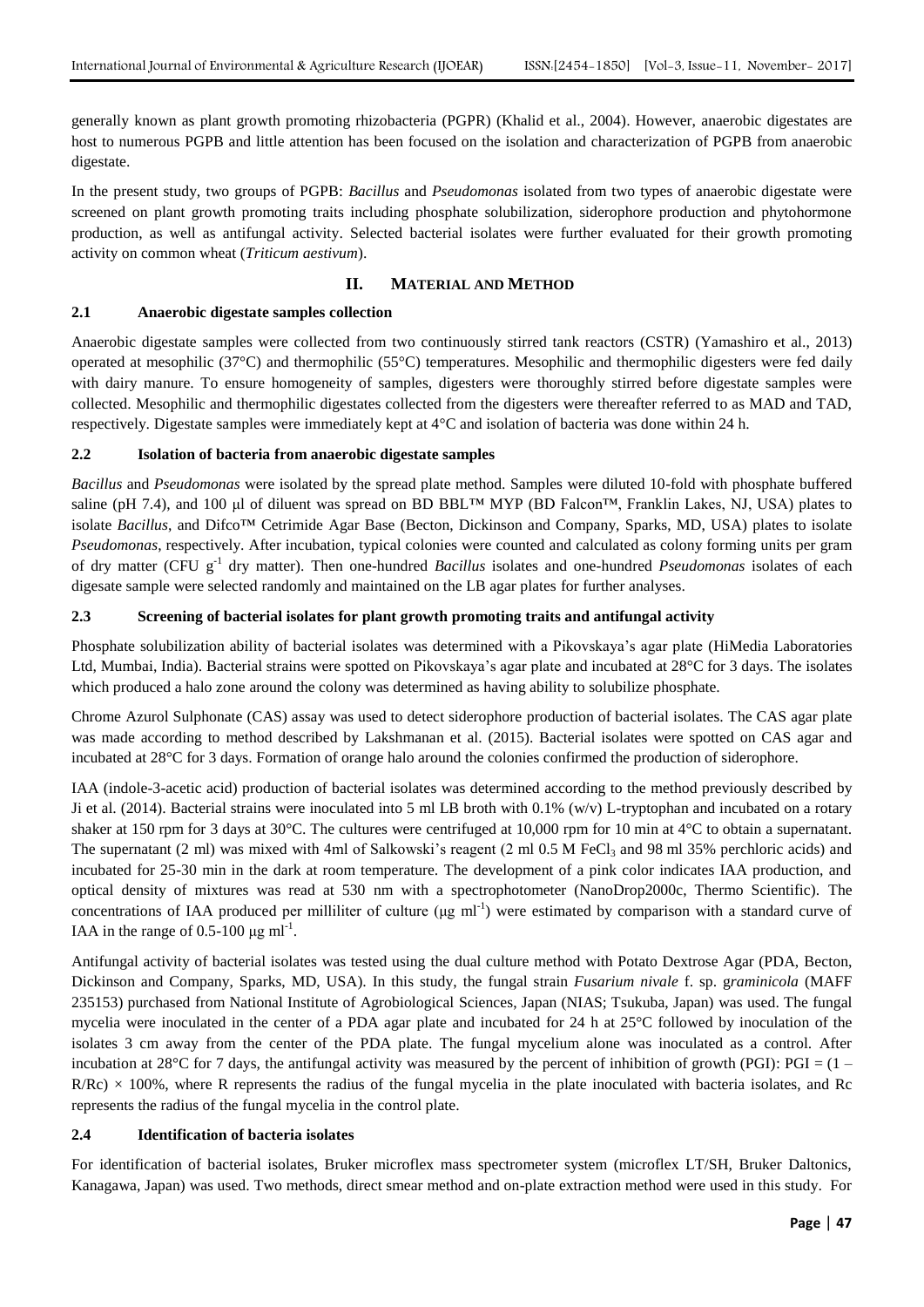the former method, bacterial colony was directly smeared onto a spot on polished steel MALDI target plates using sterile toothpicks. Thin spots of bacteria were then dried in a safety cabinet, and subsequently overlaid with 1μl of the matrix solution, comprising a HCCA ( $\alpha$ -Cyano-4-hydroxycinnamic acid) matrix (Bruker Daltonik) for 5 min. For the on-plate extraction method, an extraction step by 1μl of 70% formic acid (Wako Pure Chemical Industries, Osaka, Japan) was introduced before cocrystallization with the matrix. *Escherichia coli* (K-12, laboratory stock) was used as a positive and quality control, and formic acid and the matrix was used as negative control at each run. The Bacterial Test Standards (Bruker Daltonics) was used for instruments calibration with each run. The samples prepared by each method were subjected to the microflex mass spectrometer, and results were analyzed by MALDI Biotyper 3.0 software (Bruker Daltonics).

## **2.5 Plant growth promoting assay with common wheat (***Triticum aestivum***)**

Plant growth promoting assay with common wheat was conducted as described by Grobelak et al. (2015). The seeds of common wheat (*Triticum aestivum*) were surface sterilized with 1.5% (v/v) sodium hypochlorite for 10 min and washed with sterile water for 3 times. Subsequently, sterilized seeds were planted in plastic pots filled with 100g of commercial soil which was sterilized by autoclave. Bacterial isolates were incubated in LB broth at 30°C for 3 days and 150 rpm in a rotary shaker. Then, the bacterial cultures were centrifuged at 6000 rpm for 10 min, cell pellets were suspended in sterile water and densities were adjusted to  $1 \times 10^8$  CFU ml<sup>-1</sup>. The bacterial suspensions were applied immediately after seeding with 1 ml pot <sup>1</sup>. Only sterile water was applied as control. Pots were maintained at room temperature (26-28 $^{\circ}$ C) for 4 weeks with five replicates, and then stems and roots of the plants were weighed for biomass determination and length of the plants was also measured.

## **2.6 Statistical analysis**

Results are expressed as mean values  $\pm$  standard deviation. Data from plant growth promoting assay were statistically analyzed by analysis of variance (ANOVA) with treatment means separated by Tukey test at  $p < 0.05$  using SAS Statistical Software version 9.4 (SAS Institute Inc., USA).

## **III. RESULTS AND DISCUSSION**

## **3.1 Isolation and characterization of bacteria for plant growth promoting traits and antifungal activity**

Cultivable population of *Bacillus* and *Pseudomonas* were  $2.20 \times 10^6$  and  $6.98 \times 10^4$  CFU g<sup>-1</sup> dry matter in MAD, which were higher than  $6.86 \times 10^5$  and  $5.65 \times 10^4$  CFU g<sup>-1</sup> dry matter in TAD. Then 100 *Bacillus* isolates and 100 *Pseudomonas* isolates were selected from each digestate sample and screened for plant growth promoting traits and antifungal activity. The results are presented in Table 1. Twelve *Bacillus* isolates (12%) from the MAD showed siderophores production and antifungal activity, in which 5 isolates also showed IAA production. Thirteen *Pseudomonas* isolates (13%) showed siderophores and IAA production, in which only one isolate showed phosphate solubilization. For *Bacillus* isolates from TAD, only 5 isolates (5%) were positive for plant growth promoting traits or antifungal activity, and 7 *Pseudomonas* isolates (7%) produced IAA in which 6 isolates also showed siderophores production.

It is known that anaerobic digestion process inactivates bacteria in feedstock due to many factors, such as reactor temperature, feedstock retention time, and digestate pH (Smith et al., 2005; Wagner et al., 2008). Thermophilic temperature causes greater inactivation of bacteria than mesophilic temperature (Iwasaki et al., 2011), which explains higher cultivable bacteria and percent of PGPB observed in MAD than in TAD.

**TABLE 1 NUMBER OF BACTERIAL ISOLATES SHOWED PLANT GROWTH PROMOTING TRAITS AND ANTIFUNGAL ACTIVITY FROM ANAEROBIC DIGESTATES**

| <b>Sample</b> | <b>Bacterial genus</b> | <b>Phosphate</b><br>solubilization | <b>Siderophores</b><br>production | <b>IAA</b> production | <b>Antifungal</b><br>activity |
|---------------|------------------------|------------------------------------|-----------------------------------|-----------------------|-------------------------------|
| <b>MAD</b>    | <b>Bacillus</b>        |                                    | 12                                |                       |                               |
|               | Pseudomonas            |                                    | 13                                | 13                    |                               |
| <b>TAD</b>    | <b>Bacillus</b>        | U                                  |                                   |                       |                               |
|               | Pseudomonas            |                                    |                                   |                       |                               |

*MAD: Mesophilic anaerobic digestate; TAD: Thermophilic anaerobic digestate; IAA: Indole-3 acetic acid.*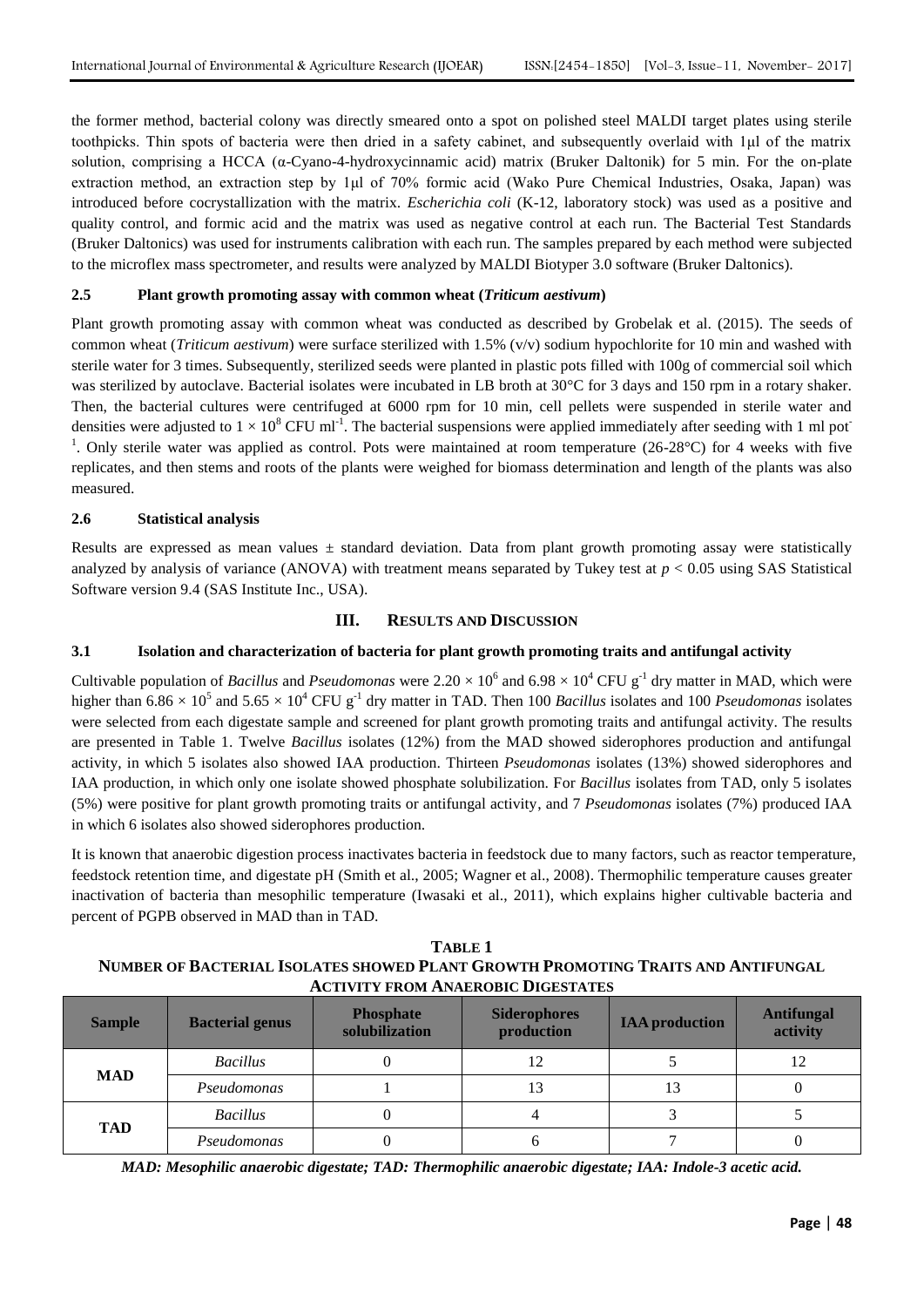For plant growth promoting assay, 6 bacterial isolates were selected and their plant growth promoting traits and antifungal activity are presented in Table 2. Bacteria capable of phosphate solubilization are known to promote plant growth by increasing phosphorous uptake. The phosphate solubilizing isolate (MAD-21) was identified as *Pseudomonas putida*. Similarly, phosphate solubilizing ability of *Pseudomonas putida* has been reported in previous studies (Malboobi et al., 2009; Pandey et al., 2006). Fluorescent pseudomonads are considered to be one of the most promising groups of PGPB (Bhattacharyya and Jha, 2012). In this study, fluorescent pseudomonads isolate (MAD-17) showed siderophores production and IAA production of 17.3  $\mu$ g ml<sup>-1</sup>, similar plant growth promoting traits of fluorescent pseudomonads were reported by Saber et al. (2015).

| <b>Bacterial</b><br>isolate no. | <b>Phosphates</b><br>solubilization | <b>Siderophores</b><br>production | <b>IAA</b> production<br>$(\mu g \text{ ml}^{-1})$ | <b>Antifungal</b><br>activity (PGI%) | <b>Identification</b>         |
|---------------------------------|-------------------------------------|-----------------------------------|----------------------------------------------------|--------------------------------------|-------------------------------|
| $\mathbf{MAD-05}$               |                                     | $^{+}$                            | $1.06 \pm 0.03$                                    | $62.75 \pm 2.45$                     | Bacillus subtilis             |
| <b>MAD-17</b>                   |                                     | $+$                               | $17.3 \pm 1.47$                                    |                                      | fluorescent pseudomonads      |
| $MAD-21$                        | $^{+}$                              | $+$                               | $18.43 \pm 1.0$                                    |                                      | Pseudomonas putida            |
| <b>TAD-05</b>                   |                                     |                                   | $11.7 \pm 1.18$                                    | $43.53 \pm 2.35$                     | <b>Bacillus licheniformis</b> |
| <b>TAD-11</b>                   |                                     | $^{+}$                            | $11.59 \pm 0.28$                                   |                                      | Pseudomonas spp.              |
| <b>TAD-12</b>                   |                                     |                                   | $24.54 \pm 1.24$                                   |                                      | Pseudomonas aeruginosa        |

| TABLE 2                                                             |
|---------------------------------------------------------------------|
| <b>BACTERIAL ISOLATES SELECTED FOR PLANT GROWTH PROMOTING ASSAY</b> |

*MAD: Mesophilic anaerobic digestate; TAD: Thermophilic anaerobic digestate.*

*Phosphate solubilization (+); non phosphate solubilization (-). Siderophores production (+); non siderophores production (-). IAA: Indole-3 acetic acid; values are expressed as means ± standard deviation. PGI: percent of growth inhibition; values are expressed as means ± standard deviation; non growth inhibition (-).*

The production of phytohorrnones by bacteria is one of the most important factors of plant growth promotion (Ahemad and Kibret, 2014). Khalid et al. (2004) have categorized IAA-producing bacteria into three principal groups: lower producers (1 to 10 μg ml<sup>-1</sup>), medium producers (11 to 20 μg ml<sup>-1</sup>) and higher producers (21 to 30 μg ml<sup>-1</sup>). Among 6 isolates for plant growth promoting assay, MAD-05 (*Bacillus subtilis*) was lower IAA producer (1.06 μg ml-1 ), and TAD-12 (*Pseudomonas*   $aeruginosa$ ) produced highest amount of IAA (24.54  $\mu$ g ml<sup>-1</sup>), which was higher producer. The rest of isolates were medium producers (Table 2).

Biological control, or biocontrol means to control plant diseases by application of microorganisms, which is an environmental-friendly and efficient disease management approach (Ahemad and Kibret, 2014). In this study, *Bacillus* isolates (MAD-05, *Bacillus subtilis* and TAD-05, *Bacillus licheniformis*) showed high antifungal activity of 62.75% and 43.53% PGI, which may contribute to the competition for space and nutrients and secretion of antifungal compounds (Yang et al., 2015). Similarly, *Bacillus* species have been widely reported to have antifungal activity against a wide variety of phytopathogens (Ji et al., 2014; Kumar et al., 2012; Liu et al., 2016). Therefore, further application of *Bacillus* isolates as biocontrol agents could be expected.

## **3.2 Effect of bacteria inoculation on plant growth of common wheat (***Triticum aestivum***)**

The effects of selected bacterial isolates inoculation on plant growth were evaluated with common wheat (Fig. 1 and 2). Stem length of the seedlings inoculated with bacterial isolates (Fig. 2A) significantly increased from 28.5% to 38.6% compared to those of un-inoculated control ( $p < 0.05$ ), and the differences between each treatments were non-significant ( $p > 0.05$ ). Inoculation with MAD-21 (*Pseudomonas putida*), TAD-11 (*Pseudomonas* spp.) and TAD-12 (*Pseudomonas aeruginosa*) also significantly ( $p < 0.05$ ) increased 51.8%, 50.1% and 59.21% of root length (Fig. 2A). The bacterial isolates inoculation further increased biomass of seedlings stem and root (Fig. 2B). Inoculation with TAD-12 (*Pseudomonas aeruginosa*) showed the highest increases in stem and root weight (214.2% and 207.2%, respectively) of the seedlings. After the TAD-12, other 5 bacterial isolates inoculation increased stem weight from 113.3% to 163.6%, and root weight from 108.6% to 160.1% compared to un-inoculated control  $(p < 0.05)$ .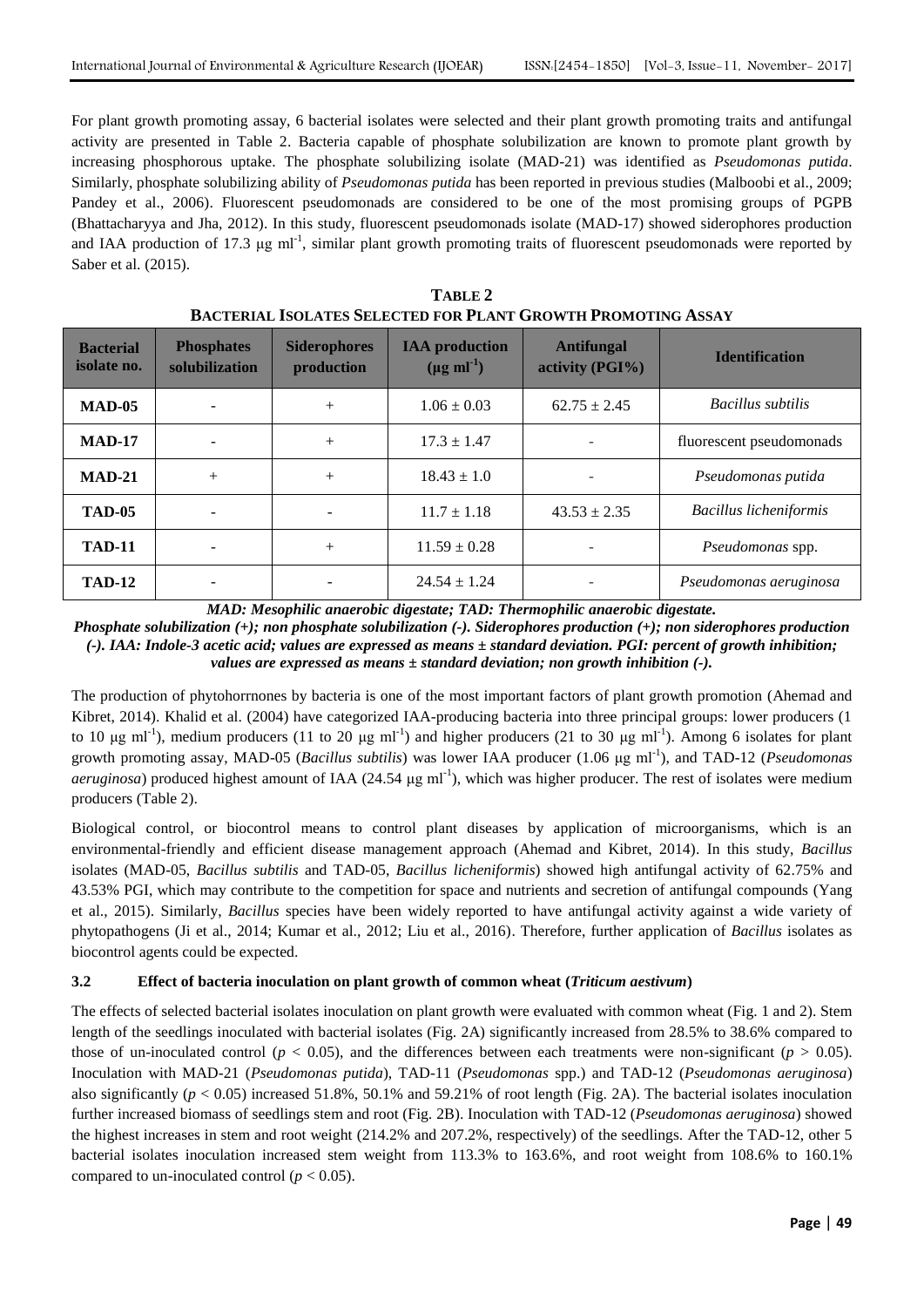

FIG.1. PLANT GROWTH PROMOTING ASSAY WITH COMMON WHEAT. C: UNTREATED CONTROL; MAD-05: *BACILLUS SUBTILIS***; MAD-17: FLUORESCENT PSEUDOMONADS; MAD-21:** *PSEUDOMONAS PUTIDA***; TAD-05:** *BACILLUS LICHENIFORMIS***; TAD-11:** *PSEUDOMONAS* **SPP.; TAD-21:** *PSEUDOMONAS AERUGINOSA***.**

The inoculation of plants with PGPB increased plants length of stem and root, these results were agreement with observation of Balseiro-Romero et al. (2017) and Grobelak et al. (2015). It is well-known that inoculation with IAA-producing bacteria increases plant growth by promoting root growth and length, resulting in greater root surface area which enables the plant to absorb more nutrients from soils (Vessey, 2003). Inoculation with TAD-12 (*Pseudomonas aeruginosa*) showed the highest promotion in stem and root weight, which can be related with the highest production of IAA observed in the isolates (Table 3). Similarly, several researches have demonstrated that *Bacillus* and *Pseudomonas* strains produced IAA and are able to regulate root development (Ji et al., 2014; Kumar et al., 2012; Scagliola et al., 2016; Son et al., 2014).

It has been suggested that the performance of PGPB could be enhanced through the use of PGPB mixtures, and Dary et al. (2010) and Malboobi et al. (2009) have demonstrated that inoculation with mixed PGPB can promote plant growth more than a single strain. Although the effects of mixed PGPB inoculant were not investigated in this study, it could be expected that digestate is an inoculant of PGPB mixtures and promote plant growth more effective than single bacterial strain inoculant.

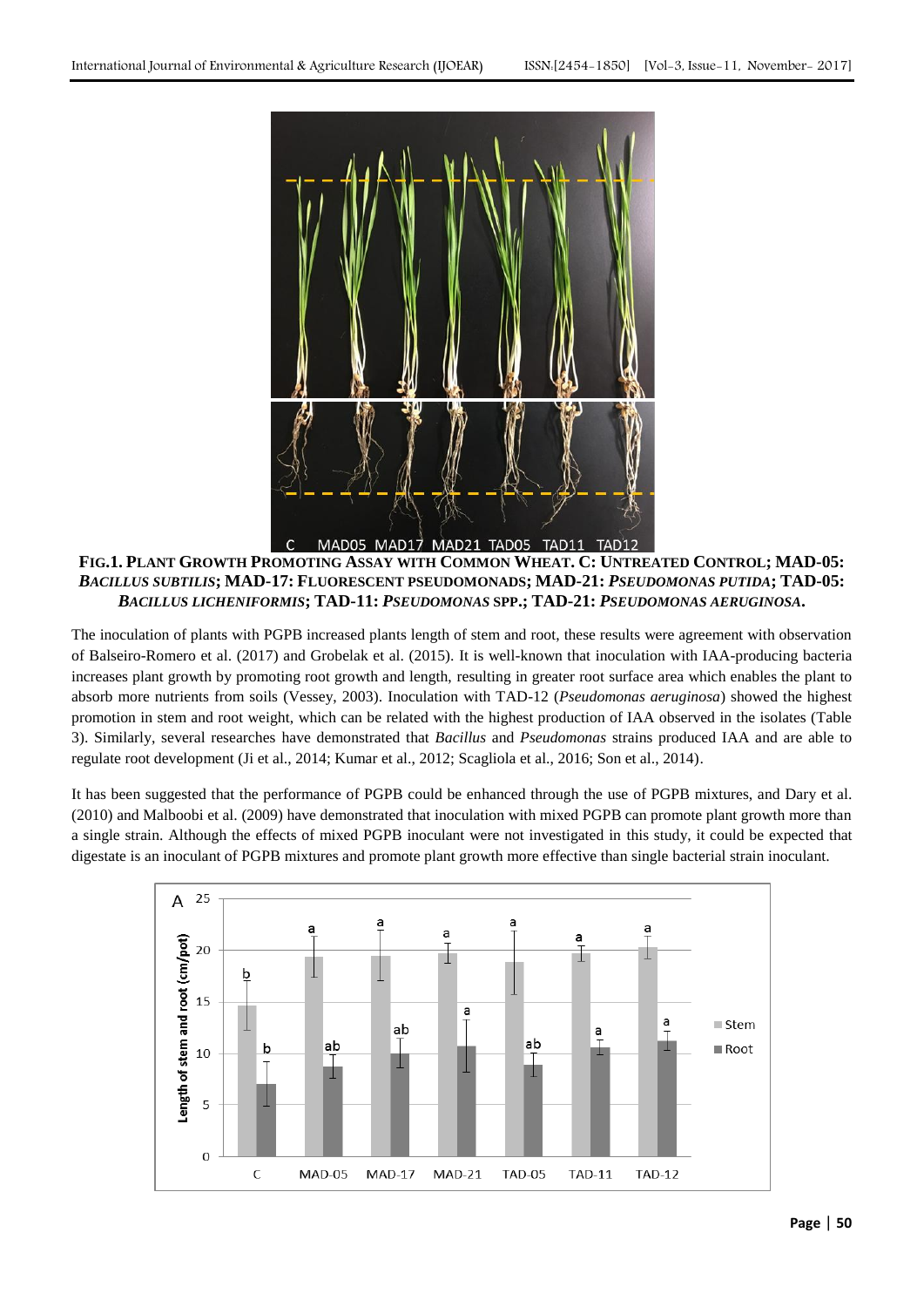

# FIG.2. STEM AND ROOT LENGTH (A) AND WEIGHT (B) OF COMMON WHEAT SEEDLINGS INOCULATED WITH BACTERIAL ISOLATES IN PLANT GROWTH PROMOTING ASSAY. C: UNTREATED CONTROL; MAD-05: BACILLUS *SUBTILIS***; MAD-17: FLUORESCENT PSEUDOMONADS; MAD-21:** *PSEUDOMONAS PUTIDA***; TAD-05:** *BACILLUS LICHENIFORMIS***; TAD-11:** *PSEUDOMONAS* **SPP.; TAD-21:** *PSEUDOMONAS AERUGINOSA***.**

#### **IV. CONCLUSION**

In conclusion, anaerobic digestate is a large reservoir of bacteria capable of promoting plant growth. In this study, plant growth promoting *Bacillus* and *Pseudomonas* were isolated and characterized from mesophilic and thermophilic digestates. Two types of digesates contained different cultivable bacteria and percent of PGPB which may be attributed to the different operation temperature of digesters. Bacterial isolates showed plant growth promoting traits including phosphate solubilization, siderophores production and IAA production. The selected bacterial isolates significantly promoted plant growth, which is most probably due to their ability to produce IAA. These isolates can be applied as inoculants for improving plant growth. *Bacillus* isolates from digestates showed antifungal activity, therefore, it will be important to perform further studies investigating their antifungal activity in field experiments.

#### **ACKNOWLEDGEMENTS**

Authors are thankful to National Institute of Agrobiological Sciences (Tsukuba, Japan) for providing the fungal strain *Fusarium nivale* f. sp. *graminicola*. Authors are also grateful to the Scientific Research from the Ministry of Education, Culture, Sports, Science and Technology (MEXT) of Japan for Grant-in-Aid (No. 10670499).

#### **REFERENCES**

- [1] Ahemad, M., Kibret, M., 2014. Mechanisms and applications of plant growth promoting rhizobacteria: Current perspective. J. King Saud Univ. - Sci. 26, 1–20.
- [2] Alburquerque, J.A., de Fuente, C., Ferrer-Costa, A., Carrasco, L., Cegarra, J., Abad, M., Bernal, M.P., 2012. Assessment of the fertiliser potential of digestates from farm and agroindustrial residues. Biomass and Bioenergy 40, 181–189.
- [3] Balseiro-Romero, M., Gkorezis, P., Kidd, P.S., Van Hamme, J., Weyens, N., Monterroso, C., Vangronsveld, J., 2017. Use of plant growth promoting bacterial strains to improve Cytisus striatus and Lupinus luteus development for potential application in phytoremediation. Sci. Total Environ. 581–582, 676–688.
- [4] Bhattacharyya, P.N., Jha, D.K., 2012. Plant growth-promoting rhizobacteria (PGPR): Emergence in agriculture. World J. Microbiol. Biotechnol. 28, 1327–1350.
- [5] Dary, M., Chamber-Pérez, M.A., Palomares, A.J., Pajuelo, E., 2010. "In situ" phytostabilisation of heavy metal polluted soils using Lupinus luteus inoculated with metal resistant plant-growth promoting rhizobacteria. J. Hazard. Mater. 177, 323–330.
- [6] Grobelak, A., Napora, A., Kacprzak, M., 2015. Using plant growth-promoting rhizobacteria (PGPR) to improve plant growth. Ecol. Eng. 84, 22–28.
- [7] Indiragandhi, P., Anandham, R., Madhaiyan, M., Sa, T.M., 2008. Characterization of plant growth-promoting traits of bacteria isolated from larval guts of Diamondback moth Plutella xylostella (Lepidoptera: Plutellidae). Curr. Microbiol. 56, 327–333.
- [8] Iwasaki, M., Yamashiro, T., Beneragama, N., Nishida, T., Kida, K., Ihara, I., Takahashi, J.I., Umetsu, K., 2011. The effect of